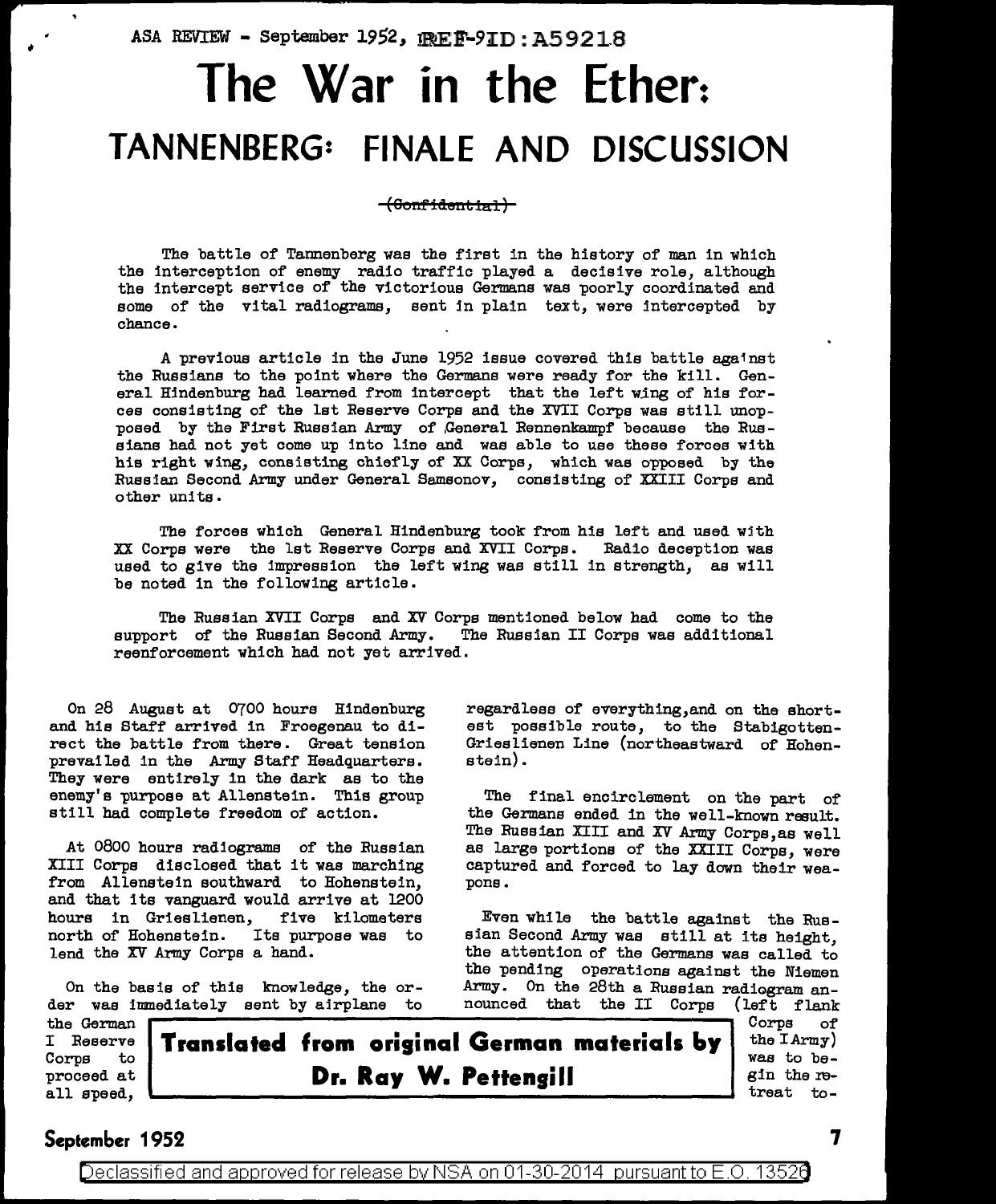ward the frontier and be transported by<br>railroad. This transportation, however, This transportation, however, did not take place.

Early in the morning of 29 August, an incomplete radiogram was intercepted,which stated as follows:

Because of heavy battles of Second Army Command orders supporting reenforcements.. and advance of cavalry to.."

(General Rennenkempf had received orders on the morning of 28 August to proceed with his left flank to the support of the Second Army. This radiogram was apparently an order of Rennenkempf to one of his Army Corps. A later radiogram, however, interrupted the advance march again.)

The above-cited radiogram confirmed what they had been expecting in the German Eighth Army Staff Headquarters. During the night of the 29th a number of radiograms were again intercepted which mentioned the encirclement of Koenigsberg from the south. On the morning of the 30th one such radiogram communicated that the head of the Russian II Army Corps on his countermarch (which thus had been ordered for a second time) was to demolish completely the railroads and telegraph wires west of the Koenigsberg-Bastenburg line,<br>including Korshen and Bastenburg. This including Korshen and Bastenburg. last-mentioned radiogram brought it about that the German Eighth Army Staff Headquarters could now devote further attention to the remnants of Samsonov's Army.

All these Russian radiograms were intercepted by the German garrison radio stations at Thorn and Koenigsberg, which were we 11 behind the German lines, but also in part by the radio stations of the Eighth Army Staff, and were immediately translated and transmitted to the German Army Command. The German Command therefore knew not only the strength and organization of the enemy, but also his objectives.

It is very interesting to note how differently the importance of these intercepted Russian radiograms was estimated in the 'postwar period. Ludendorff mentioned this fact very casually in a subordinate sentence: "....we had received an intercepted enemy telegram which gave us a clear picture of the enemy's moves for the fol-

lowing days." Ludendorff forgot that there was not only "one" radiogram but several dozen which were intercepted during the course of operations and which revealed the situation of the enemy.

 $\mathbf{t}$ 

Hindenburg himself, in his book, "Aus meinem Leben," which appeared in September 1919, did not devote even one word to the radiograms ; on the contrary, he described the course of the Battle of Tannenberg with the definite emphasis that he was in the dark as to the enemy's objectives and organization.

The Russian General Danilov spoke of an "unpardonable negligence" in the Russian radio service, and declared that the imperfect communication service had been the chief reason for the catastrophic outcome of the battle.

The German Archives publication declares: ".....On the whole the German Army Command viewed the intercepted radiograms as an extremely welcome source of intelligence. The Army Staff Headquarters, because of them, was temporarily,and even immediately before the beginning of the Battle of Tannenberg, advised of the objectives of the enemy in a way such as happens only seldom in wartime." And in connection therewith, the German Archives publication immediately strives to save the face of the German<br>Command by continuing to say: "But the Command by continuing to say: critical decisions and orders for the battle according to the unanimous statements of all participants were made independently of the information which became known on the morning of 25 August through the radiograms. One cannot assume that without these radiograms the course of the battle would have been different.'

To this one can only reply: the general has not yet been born, who after winning a battle, would admit that he had won it thanks to a well-functioning intelligence service. Since the victory at Tannenberg had become a symbol for Germany, the "unanimous statements of all participants" should not of course be any different. Undoubtedly the dispositions for the battle were made before the first radiograms were intercepted. But during the course of the battle the knowledge of the contents of the intercepted radiograms played a decisive role. The development of the battle without these radiograms would very definitely have been entirely different.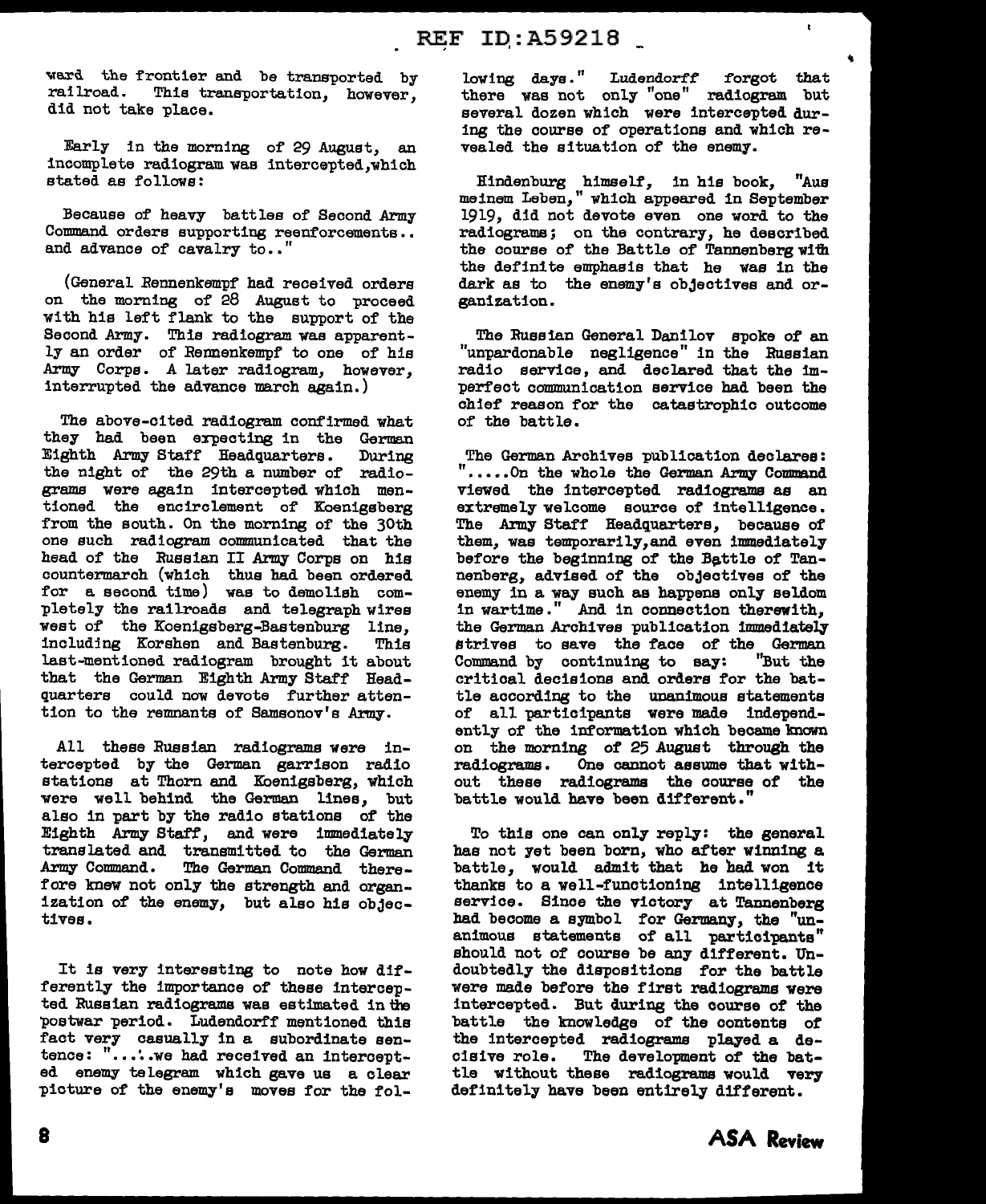Now we shall try to find out why the Russians sent their communications in plafn text. To use plain text for such tmportant communications as the two radiograms of 28 August was a mistake of the gravest kind. However, when one examines the circumstances on the aide of the Russians, one obtains a picture which gives the ex-<br>planation for it. The Russian communica-The Russian communication system operated very imperfectly durint the battle. As a result, the army orders for the staff corps at the front Many times these did not receive their orders until about 1000 hours of the same day on which the orders were effective; under such circumstances the troops could not begin to enter action in the designated formation until almost noon. Very seldom were there telephone connections, which was partly due to the fact that there were insufficient cables. For this reason, where there were radio stations, these were preferred for the case between the army leaders and the army corps.

The radiogram of General Samsonov to the XIII Army Corps at 0600 hours, 25 August was of an urgent nature since it pertained<br>to the operations for the same day. It to the operations for the same day. was sent as a priority message. There were no wire connections. One can assume that time did not permit the encipherment of this message; in the last analysis, however, the reason seems to be that in the XIII Corps no radiograms could be deciphered; they had no cipher key. An enctphered radiogram was thus simply out of the question in traffic with the XIII Corps.

Since various Russian staff corps headquarters did not possess the facilities for deciphering radiograms, it is probable that this was also the case in the Russian IV Army Corps, to which General Rennenkampf sent his above-repeated fateful radiogram in plain text.

The Germans had learned something from the happenings along the aether waves at the Battle of Tannenberg which was supposed to be put to practical use during<br>the "Battle of the Masurian Lakes." Bethe "Battle of the Masurian Lakes." fore the German attack on the Russian First Army began, the Germann wanted to tie up the •important enemy reserves stationed farthest toward the north - (east-ward of Koenigsberg) - so that these could not be



moved toward the south where the German<br>attack was in progress. Since no troop attack was in progress. contingents were available to hold this large enemy reserve, the German Eighth Army Staff Headquarters resorted to strategy. In the forenoon of 7 September, the radio station at Koenigsberg sent a radiogram in plain text as follows:

"To the Corps Chief, Guard Corpe,

Priority telegram.

Tomorrow the Guard Corps will join the.... immediately west of Labiau, parts of  $V$  Army unloaded....(here follows a series of gar $blue) \dots$ 

Army Staff Headquarters."

The radiogram was intercepted by the Russians and the strategy succeeded. This is the first known case of purposely mislead-<br>ing radio traffic during World War I. The ing radio traffic during World War I. contents and the precise wording of the radiogram had been well thought out. The Guard Reserve Corpe, which had shortly before arrived in the theater of war, in reality had a different mission, but still was the northernmost army corps within the German attack organization; hence the mission designated in the radiogram could be possible. The V Army Corps, which was stationed in France, was garrisoned in Posen in peacetime, hence its presence in East Prussia appeared possible. The Russian Army Command had also believed for a long time that this Army Corps belonged to the Eighth Army, although they did not know where it was located.